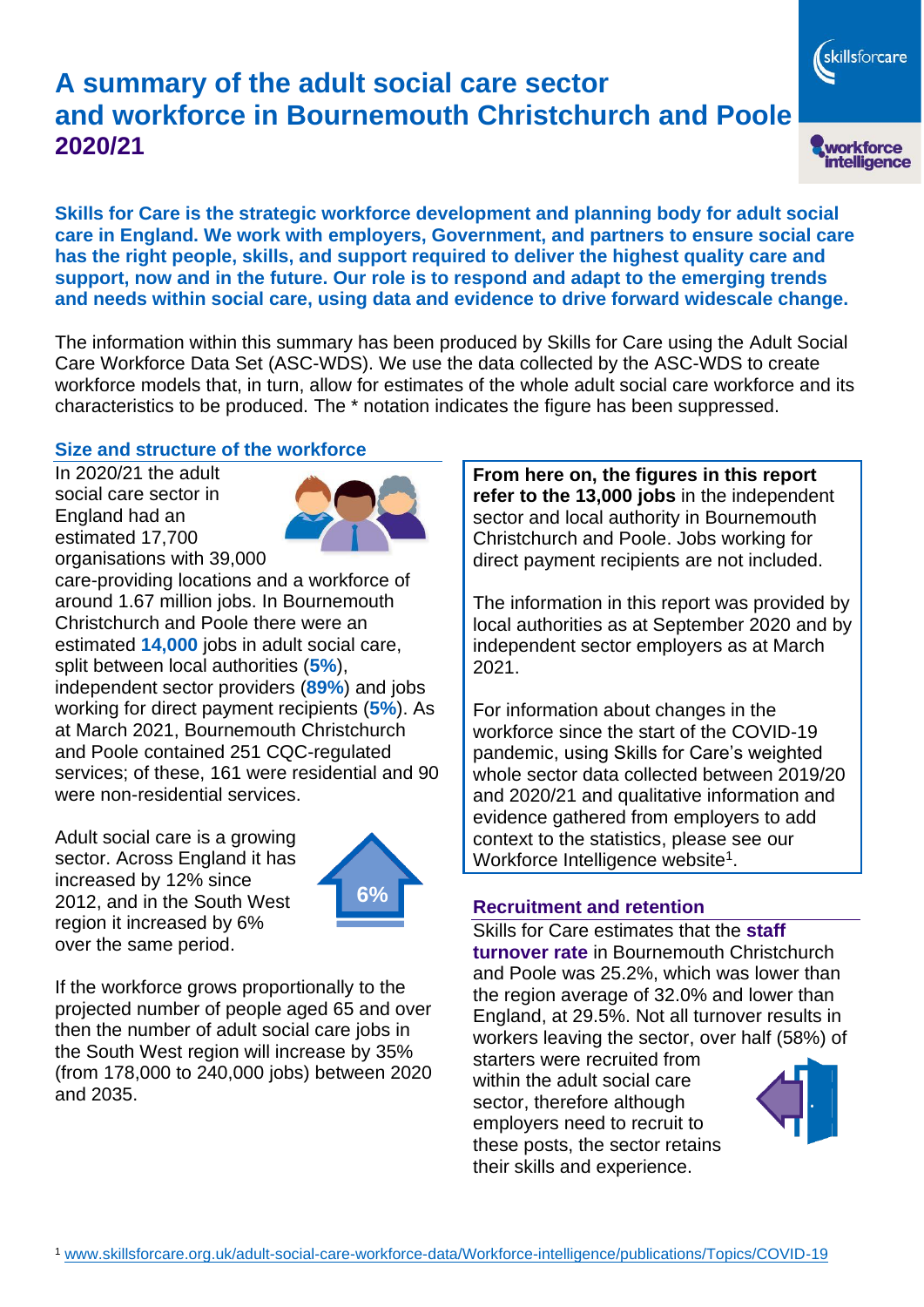Adult social care has an experienced 'core' of workers. Workers in Bournemouth Christchurch and Poole had on average **9.2 years of experience in the sector** and 80% of the workforce had been working in the sector for at least three years.

Using both workforce intelligence evidence and our links with employers and stakeholders across England, we know that recruitment and retention is one of the largest issues faced by employers. We have many resources and tools available to help, for example the 'Values-based recruitment and retention toolkit'<sup>2</sup> and 'Seeing potential: widen your talent pool'. <sup>3</sup> For more information please visit: [www.skillsforcare.org.uk/recruitment-retention](http://www.skillsforcare.org.uk/recruitment-retention)

## **Employment information**

We estimate Bournemouth Christchurch and Poole had **13,000**

adult social care jobs employed in the local authority and independent sectors. These included 1,000 managerial roles, 600 regulated professionals, 9,500 direct care (including 7,700 care workers), and 2,000 other-non-care proving roles.

The average number of **sickness days** taken in the last year in Bournemouth Christchurch and Poole was 8.3, (9.4 in South West and 9.5 across England). With an estimated directly employed workforce of 12,500, this would mean employers in Bournemouth Christchurch and Poole lost approximately **103,000 days to sickness in 2020/21**. In England levels of staff sickness have nearly doubled over the course of the pandemic between 2019/20 and 2020/21, in total around 6 million extra days were lost to sickness than in the year before.

Less than a quarter (19%) of the workforce in Bournemouth Christchurch and Poole were on zero-hours contracts. Over half (56%) of the workforce usually worked full-time hours and 44% were part-time.

> 25% 18% 19%

## **Chart 1. Proportion of workers on zero hours contracts by area**



# **Workforce demographics**

The majority (80%) of the workforce in Bournemouth Christchurch and Poole were female, and the average age was 43.5



years old. Workers aged 24 and under made up 10% of the workforce and workers aged over 55 represented 25%. Given this age profile approximately 3,300 people will be reaching retirement age in the next 10 years.

Nationality varied by region, in England 83% of the workforce identified as British, while in the South West region this was 86%. An estimated 75% of the workforce in Bournemouth Christchurch and Poole identified as British, 16% identified as of an EU nationality and 9% a non-EU nationality, therefore there was a higher reliance on EU than non-EU workers.

## **Pay**



Table 1 shows the full-time equivalent annual or hourly pay rate of selected job roles in Bournemouth Christchurch and Poole (area), South West

(region) and England. All figures represent the independent sector as at March 2021, except social workers which represent the local authority sector as at September 2020. At the time of analysis, the National Living Wage was £8.72.

#### **Table 1. Average pay rate of selected job roles by area**

|                                 | <b>England</b> | Region  | Area    |
|---------------------------------|----------------|---------|---------|
| Full-time equivalent annual pay |                |         |         |
| Social Worker <sup>t</sup>      | £37,100        | £35,800 | £35,800 |
| Registered nurse                | £33,600        | £34,300 | £34,600 |
| Hourly pay                      |                |         |         |
| National Living<br>Wage         | £8.72          | £8.72   | £8.72   |
| Senior care worker              | £10.00         | £10.06  | £10.18  |
| Care worker                     | £9.29          | £9.30   | £9.62   |
| Support and<br>outreach         | £9.53          | £9.60   | £10.25  |

†Local authority social workers only.

Please note that pay varies by sector, with local authority pay generally being higher than independent sector pay.

<sup>2</sup> [www.skillsforcare.org.uk/vba](http://www.skillsforcare.org.uk/vba)